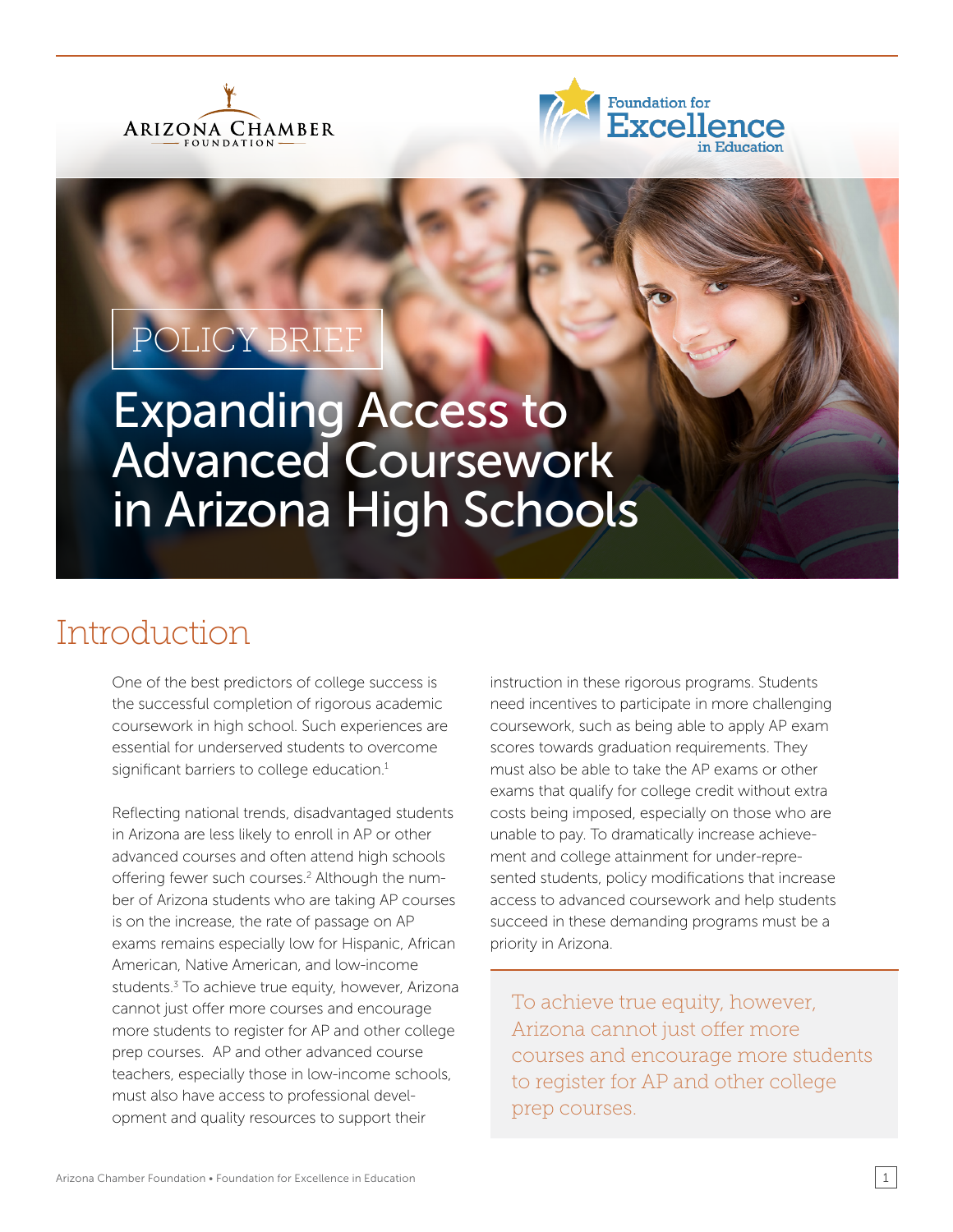### Advanced Coursework Models

Several well-established programs are available at certain Arizona high schools. The most widely available and best known model is the Advanced Placement™ (AP) program. Other demanding programs of study and assessment include the International Baccalaureate (IB), Cambridge International Examinations (CIE) and College Board's CLEP. All of these programs share the common goal of preparing students for success in post-secondary education through highly demanding curricula and/or examinations.

#### Advanced Placement (AP)

AP courses introduce high school students to college-level coursework. Students may earn college credit by passing a challenging subject matter exam. Most American colleges and universities grant credit for qualifying AP exam scores.

#### International Baccalaureate (IB)

IB offers globally-recognized programs for four different age groups of students. Schools must complete a specialized authorization process in order to offer these programs. In Arizona, 36 schools offer IB programs, of which 22 are high schools. Students must successfully complete endof-course examinations to receive an IB Diploma.

#### Cambridge International Examinations (CIE)

Cambridge International operates in 160 countries around the world helping to educate nearly one million students each year. Twenty-six Arizona high schools offer the Cambridge curriculum and exams. Students are prepared to take subject matter examinations to earn qualifications that are formally recognized by over 500 colleges and universities throughout the United States.

### **CLEP**

The College Board offers CLEP exams which enable high school students to test out of introductory college coursework, thus saving time and money when earning a degree. Students who pass the exams earn credit that can be applied towards college graduation requirements. Thirty-three exams are available, covering a wide range of subjects such as government, sciences, and several foreign languages.

### Advanced Coursework Makes a Significant Difference in Student Success

#### Improved College Completion Rates

Data indicate that students who take AP courses and gain credit for them have higher college entrance and completion rates than their non-AP counterparts.4 A recent study of 62,475 students at 48 postsecondary institutions showed that 56% of students who passed AP, CLEP, or similar assessments completed a degree within seven years as compared to only 22% who had not.<sup>5</sup> Another study found that students who master AP courses are twice as likely to graduate from college and therefore have a higher paying career.<sup>6</sup> Further, in

a survey of students who completed CLEP exams, 91% said the credit they received helped them complete their degrees.7 This improved college completion rate applies to both two-year and fouryear institutions. Research also shows that students who complete advanced coursework have better developed skills in critical thinking, research methods, and time management as well as a stronger sense of civic responsibility.<sup>8</sup>

### Closing the Education Attainment Gap

The positive impact on college completion holds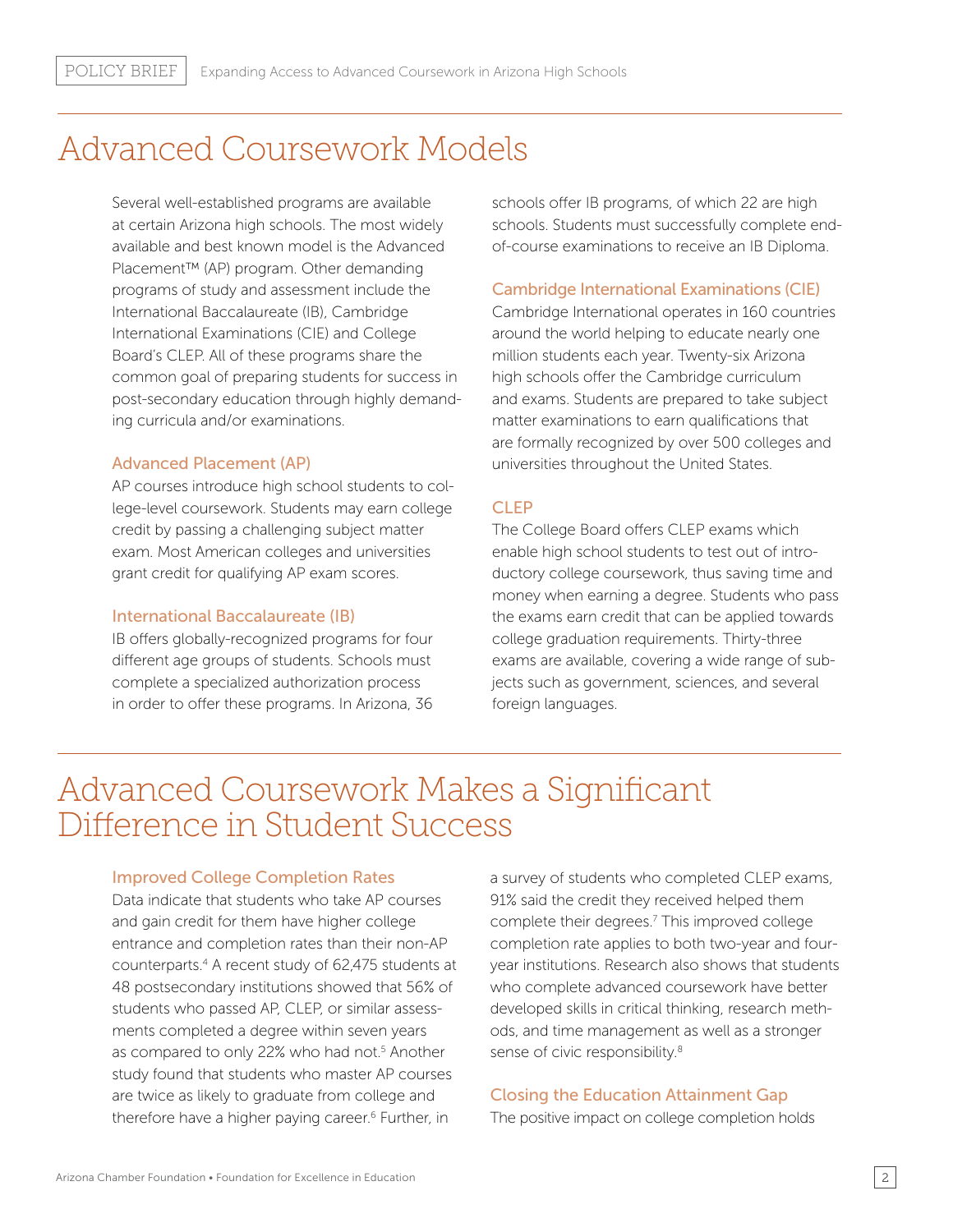irrespective of the student's gender, race/ethnicity, or income.<sup>9</sup> Low-income students who complete an AP exam gain multiple benefits. These include higher four-year college-going rates, retention rates, grade point averages, and SAT scores compared to their non-AP peers.10 One study of the Dallas Independent School District found that African-American and Hispanic students in the district who succeed in AP courses are four times more likely to graduate from college.11 A separate study uncovered a dramatic difference for Hispanic students pursuing bachelor's degrees – 47% of those who had taken prior learning exams earned a degree versus only 6% of those who had not.<sup>12</sup> The opportunity to take AP or other advanced coursework allows a greater diversity of students to be college and career ready.

The International Baccalaureate program has demonstrated a profound impact on the educational outcomes of minorities and low-income students. Nationwide, 60% of all public schools offering IB programs are designated as Title 1 schools, meaning a high percentage of their students come from low-income families. The results are encouraging. Of those students who took an IB qualifying exam, 40% were minorities and one-third were low-income. Of these low-income students, a remarkable 79% enrolled in higher education upon high school graduation, as compared to only 46% of their peers in non-IB schools.<sup>14</sup> Those students were well-prepared for the rigors of college coursework. The first year retention rate

Low-income AP students have an 'A' high school grade point average (49.1 percent) and an SAT score of 1500 or higher (40.1 percent), compared to their non-AP peers (22.6 percent and 15.8 percent, respectively).<sup>13</sup>





AP coursework is a hallmark of the high performing high schools serving low-income populations. A model example in Arizona is the Glendale Union High School District, the 2013 National AP District of the Year.16 All nine Glendale Union high schools perform at an 'A'-level and hold all students to exceptional academic standards, regardless of serving a majority of low-income students.17

for low-income IB graduates at four-year universities was an impressive 87%.15

### Financial Savings and Reduced Time–to-Degree:

The high cost of a college education is a widely acknowledged barrier for low-income students. In addition, the debt college students accrue can negatively impact their financial situation for decades after graduation. For students coming from families with incomes of less than \$30,000, the average debt upon receipt of a bachelor's degree in 2008 ranged from \$16,500 to over \$30,000 depending on the type of institution. As tuition rises, those numbers go up every year.<sup>18</sup>

Students who get college course credit for CLEP or AP exams can earn their degrees quicker and save money in the process. A 2011 study found students with credits earned from an AP or CLEP exam saved between 1.9 and 23.1 months of time in earning bachelor's degrees and between \$1,605 in tuition at a large public university and \$6,000 in tuition at other institutions.19 These cost savings benefits not only families but also taxpayers who help fund community colleges and universities. In Florida and Minnesota, where AP coursework is widely distributed, families and the states save tens of millions of dollars each year from the rapidly growing number of students passing AP exams.20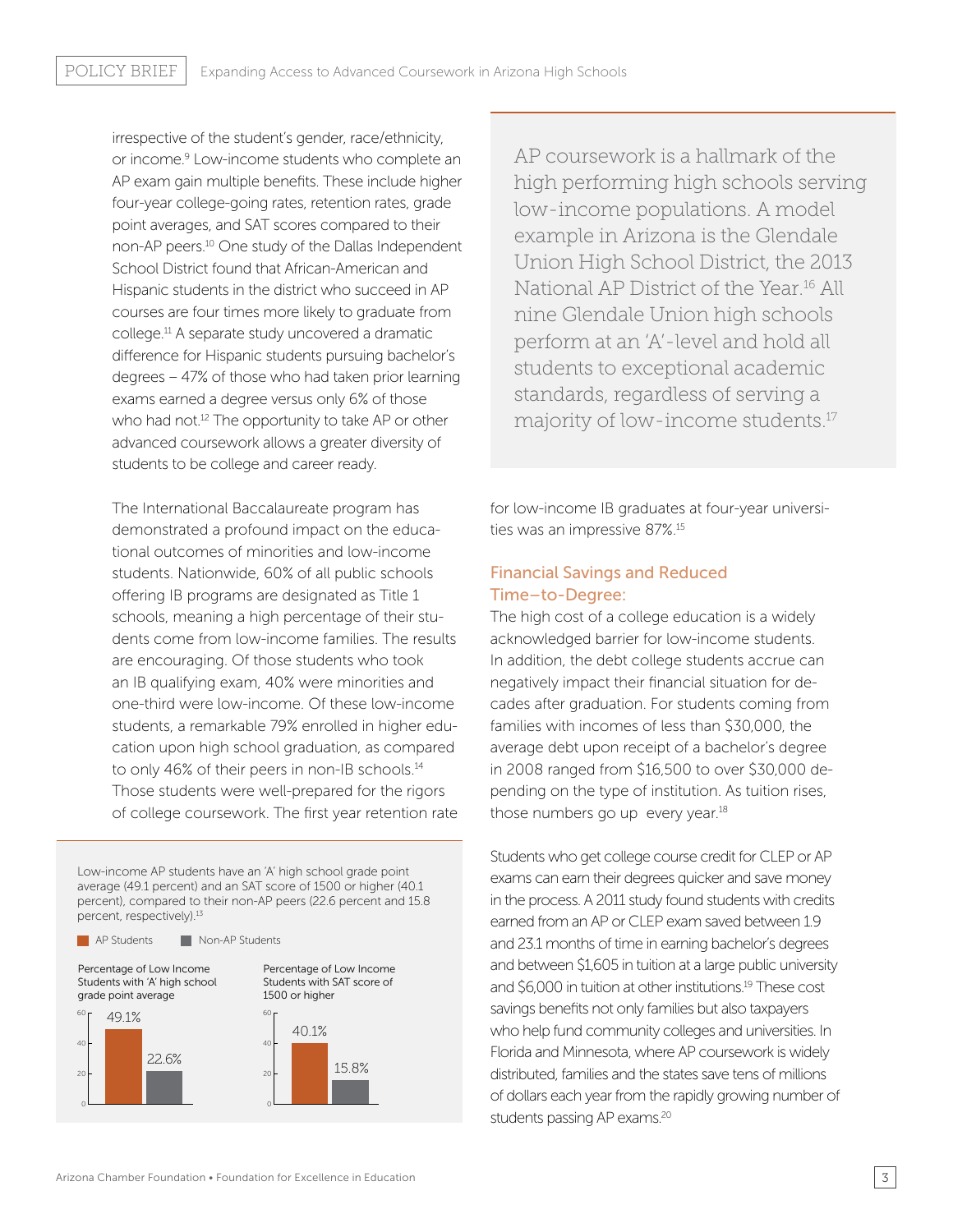### AP and Other Advanced Coursework Can Prepare Students to Fill Available Science, Technology, Engineering and Math (STEM) Positions

According to the U.S. Department of Commerce, the growth in STEM jobs was three times as fast as growth in non-STEM jobs over the last 10 years.<sup>21</sup> In Arizona, the Phoenix metro area has one of the fastest-growing high-tech markets among all U.S. metro areas. With an estimated 1.2 million unfilled jobs in STEM predicted by 2018, it is essential that Arizona scholars become interested and educated in STEM fields.<sup>22</sup>

Yet African American, American Indian, and Hispanic students are less likely to study math and science in college or pursue related careers than their counterparts.<sup>23</sup> Too often, this lack of interest reflects a lack of exposure. Research shows students who take AP math and science are more likely than non-AP students to earn degrees in physical science, engineering, and life science disciplines.<sup>24</sup> Similarly, the curricula for IB and CIE

emphasize advanced mathematics such as trigonometry, calculus, and statistics. These courses help prepare students for the rigors of college level courses in high-demand fields such as medicine, the biosciences, information technology/computer science, and engineering.

In order to develop a strong workforce in Arizona and to ensure students are prepared and competitive when they enter the job market, rigorous STEM courses must be more readily available in the highest need public schools.25 AP, IB, and CIE are some of the solutions to this challenge. Unfortunately, some of the most acute teacher shortages in Arizona are in the subjects of physics and computer science, especially in rural and small communities<sup>26</sup>. A concerted statewide effort is needed to recruit and train teachers in these subjects.

### Arizona Should Radically Increase Student Enrollment and Pass Rates on AP and Other Advanced Coursework

In the 2014-2015 school year, Arizona schools educated approximately 329,611 total high school students.<sup>27</sup> Of these students, only 10

percent (35,121 students) were enrolled in AP courses, taking a total of 63,103 AP examinations.28 <sup>29</sup>

| Class of 2013 Stu-<br>dent Population<br>Segment | Number of<br>Students in the<br>Graduating<br>2013 Class in<br>Arizona <sup>31</sup> | % of 2013 Grad-<br>uating Class <sup>32</sup> | <b>Total Number</b><br>of 2013 Grad-<br>uates Leaving<br>an Arizona<br>High School<br>Having Taken<br>an AP Exam <sup>33</sup> | % of AP Exam<br>Takers <sup>34</sup> | Total Number of<br>Graduates Scoring a<br>3 or Higher on an AP<br>Exam During High<br>School in Arizona <sup>35</sup> | % Successful AP<br>Exam Takers <sup>36</sup> |
|--------------------------------------------------|--------------------------------------------------------------------------------------|-----------------------------------------------|--------------------------------------------------------------------------------------------------------------------------------|--------------------------------------|-----------------------------------------------------------------------------------------------------------------------|----------------------------------------------|
| Black/African<br>American                        | 3.584                                                                                | 5.9%                                          | 571                                                                                                                            | 3.8%                                 | 263                                                                                                                   | 3.0%                                         |
| Hispanic/Latino                                  | 22.383                                                                               | 36.8%                                         | 4.551                                                                                                                          | 30.4%                                | 2.285                                                                                                                 | 26.1%                                        |
| American Indian/<br>Alaska Native                | 2.705                                                                                | 4.4%                                          | 344                                                                                                                            | 2.3%                                 | 101                                                                                                                   | 1.2%                                         |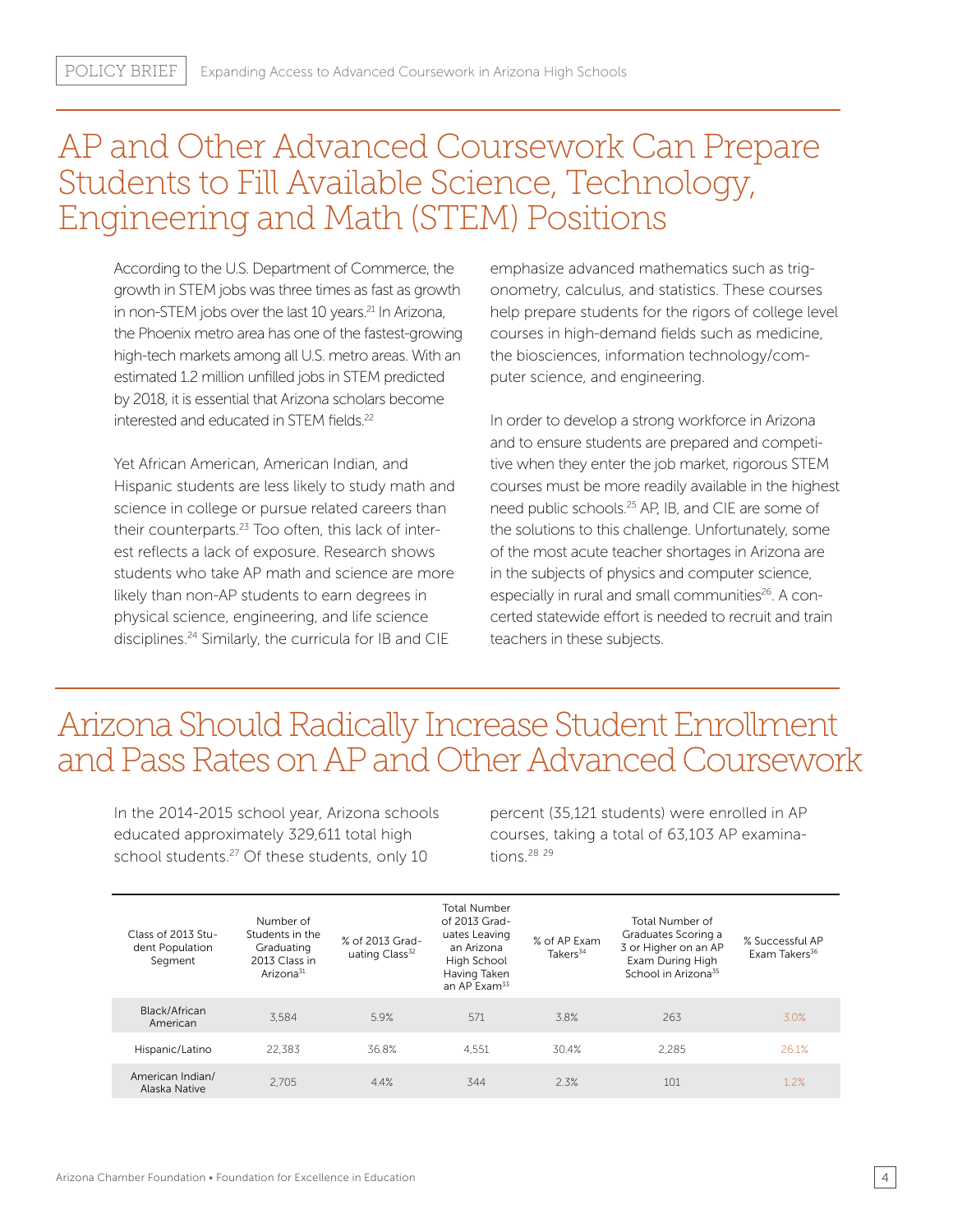Of the students enrolled in AP courses, there is a significant equity gap for many traditionally underserved students. An equity gap exists when the racial/ethnic group accounts for a smaller percentage of AP Exam takers (e.g., fifth column) or successful AP Exam takers (e.g., seventh column) than of the graduating class (e.g., third column). $30$ 

Another significant disparity in Arizona surrounds the performance of low-income students on AP exams. In the class of 2013, there were 4,459 graduates leaving high school having taken an AP Exam who were from low-income backgrounds, equating to 29.8% of the students in the graduating class who were eligible for free or reduced-price lunch.<sup>37</sup> Only 2,212 graduates from low-income backgrounds scored a passing grade of 3 or greater on an AP Exam during high school.<sup>38</sup>

The reality of these low participation and pass rates is particularly painful for Arizona, where a majority of our students are Hispanic. One of the largest gaps in Arizona involves the issue of access to AP for low-income students.<sup>39</sup> Closing AP participation and pass rate gaps requires a focus on student preparation before high school. While we should responsibly expand AP and other advanced coursework to more schools throughout Arizona, we must also close the preparation gaps before high school.<sup>40</sup>

The largest barrier for providing meaningful AP and other college-level coursework is having a sufficient number of teachers prepared to do so.<sup>42</sup> Students in low-income communities receive less instruction than their middle-class peers and are more likely to be taught by less qualified teachers.43 Effective AP teachers require a higher level of preparation and are currently far less likely to be teaching in low-income schools.<sup>44</sup> Professional development and quality resources are essential to prepare teachers for the demands of teaching AP or other advanced coursework.45

To raise the number of high ability low-income students entering and successfully completing

### COMMITMENT TO IMPROVE

In November 2015, Tucson Unified School District was placed on the 6th Annual AP® District Honor Roll for increasing access to AP coursework while simultaneously increasing the percentage of students earning passing scores of 3 or higher on AP exams. In 2014, the district had 5,381 students enrolled in AP classes. Of those, 3,051 were minority students. In 2016, the district has 5,759 students enrolled in AP classes. Of those, 3,205 are minority students.41 The district's dedication to continue expanding AP access and helping TUSD students achieve at high levels of performance on AP exams is a real testament to their belief that a more diverse population of young people are ready for the rigorous coursework in college.

college-level courses, it is also important to ensure that students are matched with advanced curriculum when they show the promise and ability to succeed with it.<sup>46</sup> In Arizona public schools, for example, recent data from CollegeBoard shows that nearly 5,000 Arizona students (44%) in the graduating class of 2015 with AP potential did not participate in even one matched AP exam.<sup>47</sup>

The Preliminary Scholastic Aptitude Test (PSAT) is an optional standardized test taken by high school sophomores and juniors to evaluate academic ability. It is often used as a way to measure a student's potential for success in advanced high school coursework and in college. Approximately 3.5 million students take the PSAT each year, but the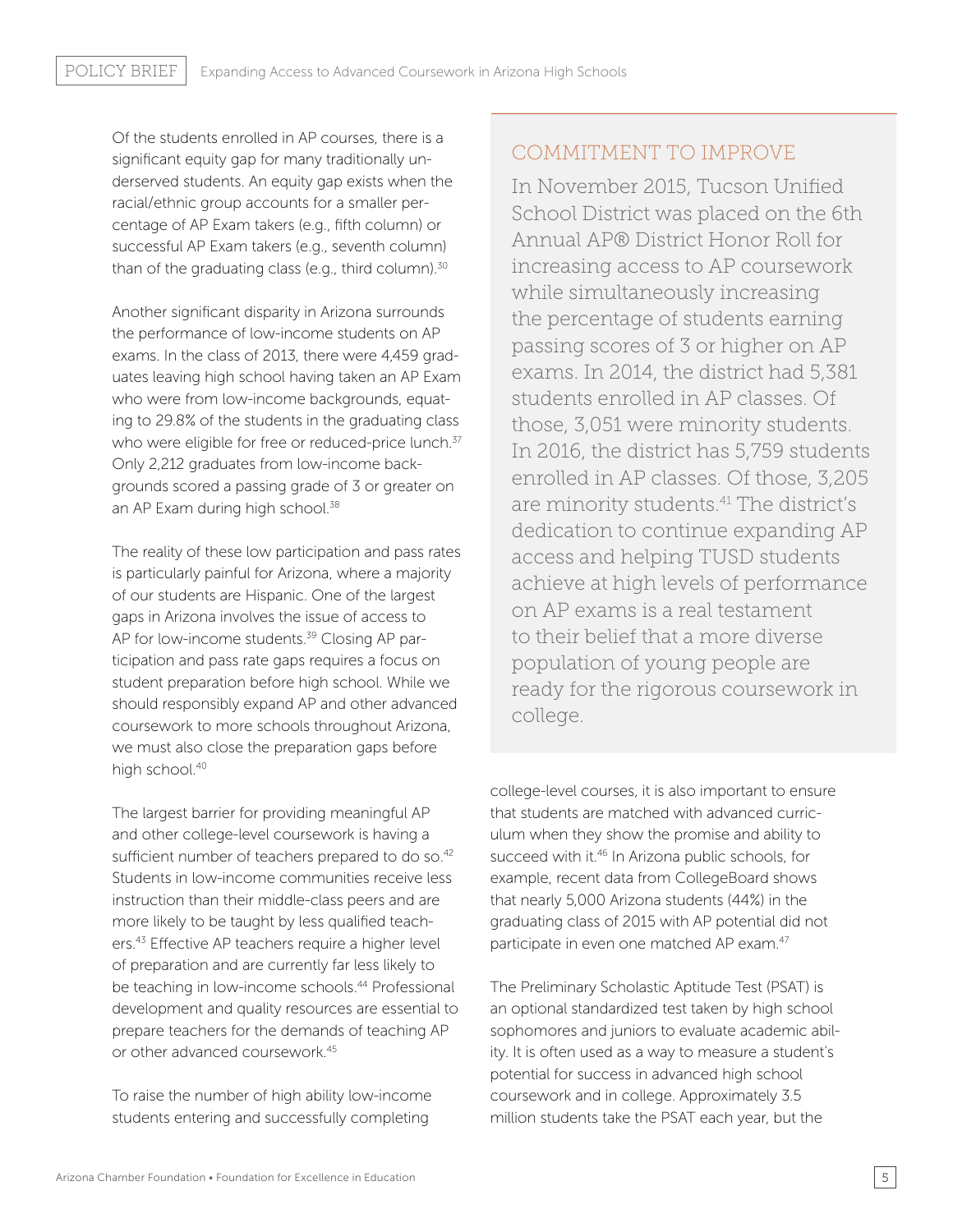majority of these come from families where college enrollment is an expected outcome. Relative few PSAT takers come from low-income families, and minorities are under-represented, despite the availability of college scholarships for students who score well enough to be eligible for the National Merit Scholarship or National Achievement Scholarship programs.<sup>48</sup>

A recent study from Columbia University examined whether information supplied on a student's PSAT Results Report about their potential for success in at least one AP course would impact that student's decision to enroll in AP classes.<sup>49</sup> Analysts found that the disadvantaged students who scored well on the PSAT revised their beliefs about their own ability and future academic plans. These students were more likely to enroll in AP classes and successfully pass one or more AP exams, thus putting them on a path for post-secondary education. The cost of the PSAT is \$12.75 per student, making it a relatively inexpensive means of encouragement. The results from the study suggest that providing a credible, individualized signal of ability is a

Thanks in large part to a generous grant from the Helios Education Foundation, the entire Yuma Union High School District has implemented the Cambridge International Curriculum as part of the Yuma Ready Now initiative. Tutoring is available to struggling students, and teachers receive special professional development to prepare them to effective teach the demanding curriculum. The goal is to have a high expectations culture for all students and to encourage graduates to enroll in post-secondary education.<sup>51</sup>

cost-effective way to increase enrollment and pass rates on AP coursework among disadvantaged students.<sup>50</sup>

Several Specific Options are Available to Improve the Number of Schools that Offer Quality AP or Other Advanced Curriculum and to Increase Enrollment in Available Courses and Pass Rates

Some of these recommendations do not require legislation, but are just a reprioritization of funds and resources within individual school campuses and Local Education Agencies (LEAs).

### Teacher Incentives and Support

- Offer bonuses to teachers for each student earning a qualifying passing score on AP, CLEP, or CIE exams, with additional incentives for teachers in schools with traditionally underserved student populations;<sup>52</sup>
- Provide teachers with adequate materials, and support to effectively teach AP and other advanced courses;
- Create partnership with the College Board, as Florida and North Carolina have done, to provide professional development and support to AP teachers and teachers in schools with traditionally underserved student populations who wish to teach AP;
- Ensure that pre-AP and AP, IB, and CIE workshops and trainings qualify as professional development hours;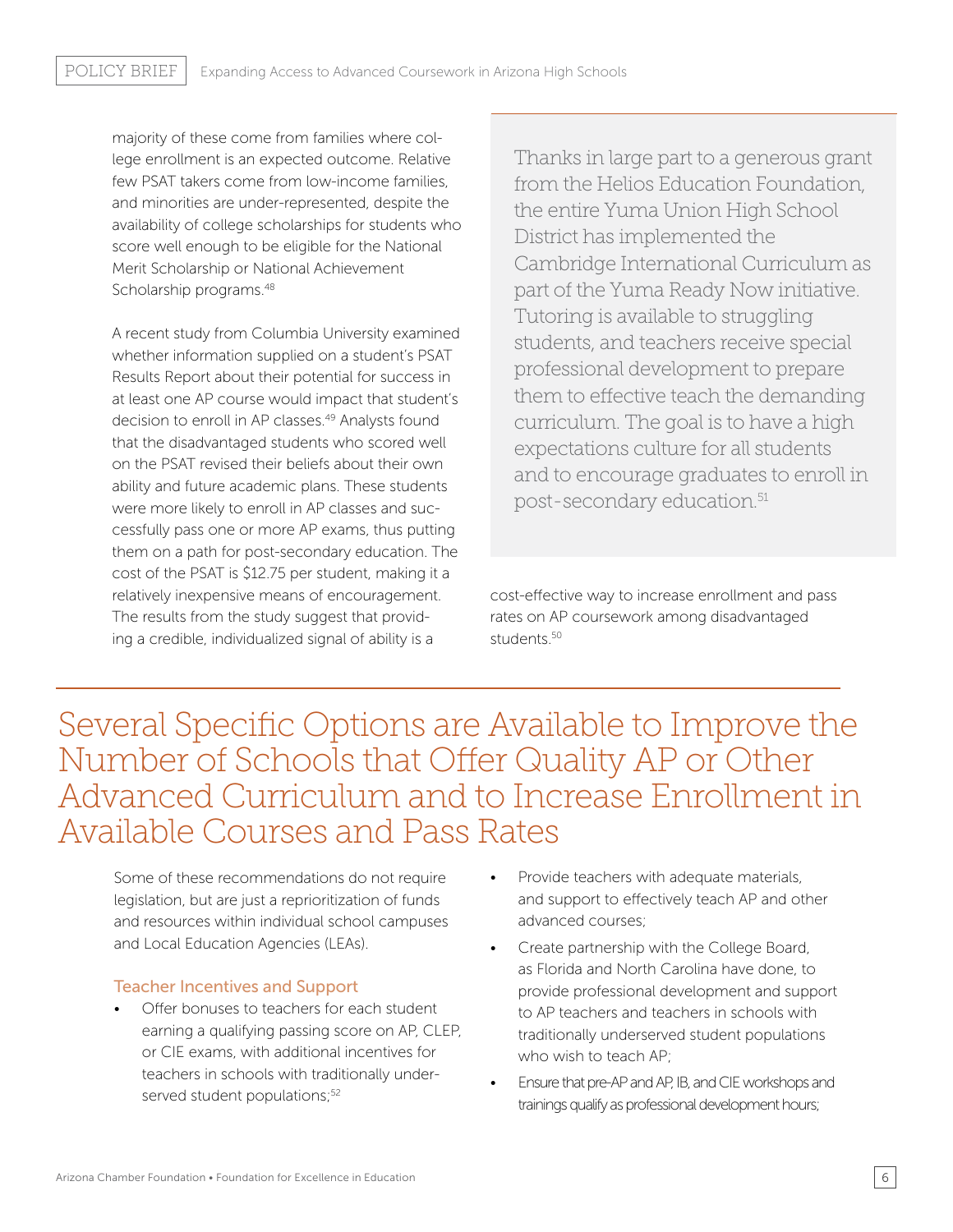- Provide each AP, IB, or CIE teacher with a few sub-days to be used for grading time during the year, with an option to split into multiple half-days, in order to give constructive feedback on major assignments and exams;<sup>53</sup>
- Seek mentoring opportunities for teachers and administrators with the 2011-2015 Arizona AP Honor Roll Winners – Glendale Union High School District, Flagstaff Unified School District, Deer Valley Unified School District, Higley Unified School District, Scottsdale Unified School District, Gilbert Public Schools, Yuma Union High School District, Amphitheater Unified School District, Mingus Union High School District, Diocese of Phoenix and Diocese of Tucson;
- Partner with universities and community colleges to provide incentives for higher education faculty to teach AP, IB, and CIE courses in high schools;
- Create partnerships with community colleges and universities to give AP, IB, and CIE teachers access to college aides for assistance with grading, editing rough drafts, and lab set-up and break-down or scoring lab reports;<sup>54</sup> and
- Focus teacher recruitment efforts and provide differentiated pay for high-demand subjects such as physics and computer science. Expand alternative and expedited certification programs for scientists and engineers who wish to join the teaching profession.

#### Student Incentives:

- Encourage the Arizona Department of Education to provide more low-income students access to advanced courses and exams through the recent U.S. Department of Education \$682,609 grant issued to Arizona, which covers all but \$12 of the cost of each AP, IB and CIE test taken;<sup>55</sup>
- Provide state financial support to offset any AP, IB, or CIE test cost for low-income public school students who take AP exams. In 2013, prior to the abovementioned grant, an additional \$81,000 from the State of Arizona would

have paid all the AP exam costs for the approximately 4,500 low-income students who took an AP exam that year;<sup>56</sup>

- Take advantage of CollegeBoard's reduced AP fees for low-income students (a \$26 fee reduction per exam);
- Allow students to use AP coursework and passing exam scores to fulfill end-of-course and statewide graduation requirements, upon determination that the courses align to state standards and that the assessments accurately measure student mastery of the standards;
- Ensure that public colleges and universities develop AP, IB, CIE, and CLEP exam credit and placement policies based on institutional goals, alignment with corresponding courses, and objective outcomes research;
- Conduct AP, IB, or CIE Summer Bridge programs for students to improve study skills and basic course knowledge gaps to succeed in their upcoming college-level course(s) ;<sup>57</sup>
- Create AP resource rooms as a place for students to study after school and hold study sessions with an AP teacher or highly qualified AP student tutors. Teachers can provide tutoring for \$0 to the school in lieu of being released from after-school duty hours or other responsibilities<sup>58</sup>;
- Move K-8 Gifted students automatically into AP or advanced coursework track;
- Provide opportunities to enroll in AP, IB, or CIE courses at other campuses using distance learning and video technology;
- Pay for the \$12.75 cost of providing the PSAT statewide per student, which totals approximately \$1.2 million for roughly 80,000 Arizona sophomores.<sup>59</sup> Students can then be alerted to their AP Potential by subject and course;
- Establish a partnership with the College Board, as Florida and North Carolina have done, to target students who are capable of AP and other rigorous courses but are not aware that they are and to assist students who could be capable of AP and other rigorous courses with some additional help.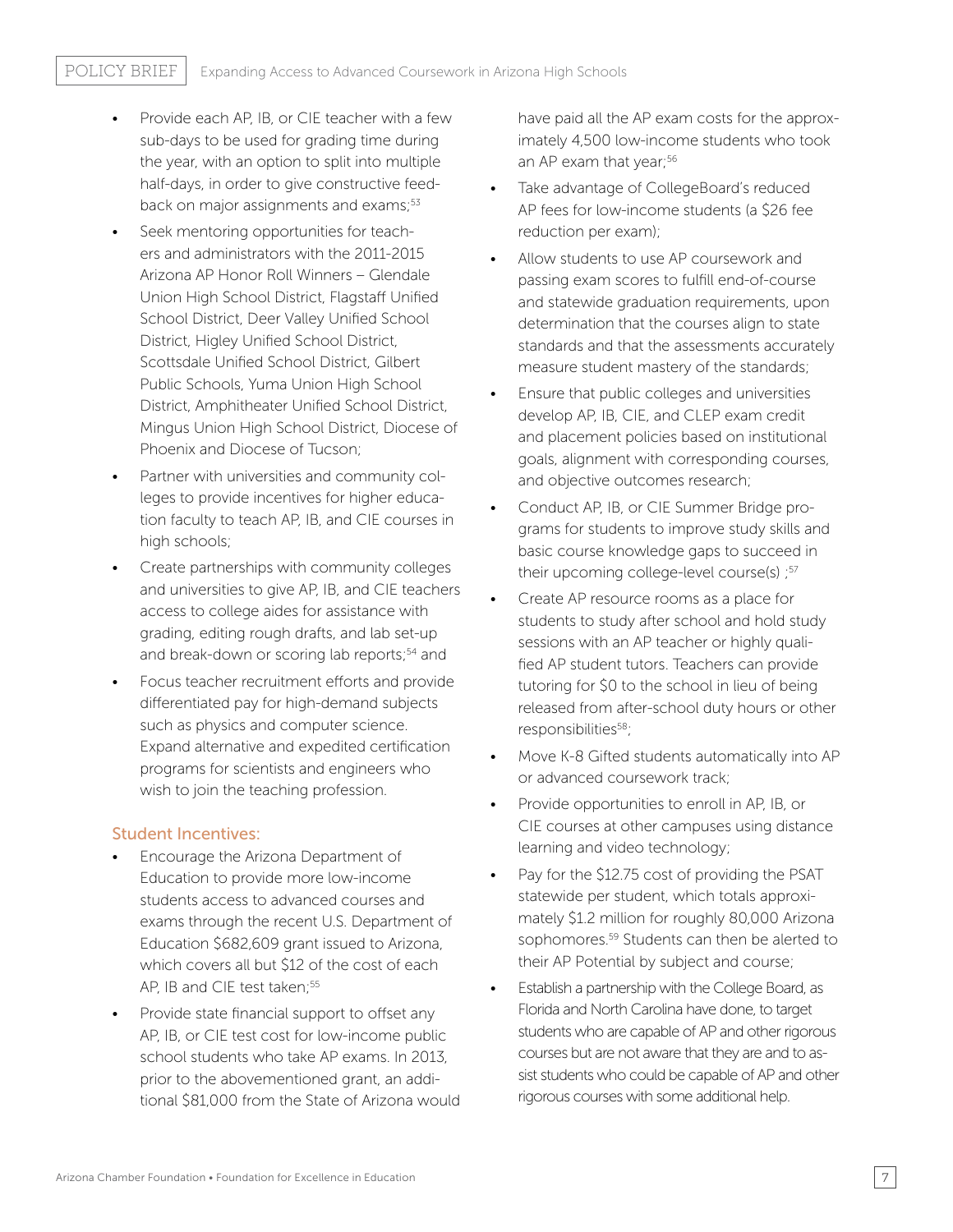### School Incentives:

- Offer formulaic bonuses to schools for each student earning a qualifying passing score on college-level exams, with additional incentives for teachers in schools with traditionally underserved student populations who have one or more students pass an AP, IB, or CIE exam;
- Include college and career readiness indicators in the school accountability system such as students earning qualifying scores on AP (3 or higher), IB (4 or higher), or earning an industry certification in a high-demand field;
- Provide local districts and schools with start-up and expansion funds for AP, IB, or CIE training,

textbooks, and classroom materials in communities with traditionally underserved student populations;

- Provide school grants for improving the quality of the curriculum students will take prior to their college-level coursework;
- Develop philanthropic grant opportunities for family outreach programming to increase the number of low-income and minority families that will encourage and support their student(s) to enroll in a college-level course;<sup>61</sup> and
- Allow summer school funding to cover the costs of implementing AP, IB, or CIE Summer Bridge programs.

# Conclusion

The key to expanding the number of students accessing and succeeding in advanced coursework is simply the decision to do so. Teachers, school administrators, school boards, and state officials can all greatly influence the quality of education

in Arizona by insisting that all students have access to Advanced Placement, International Baccalaureate, Cambridge International Examinations, or other similarly challenging coursework.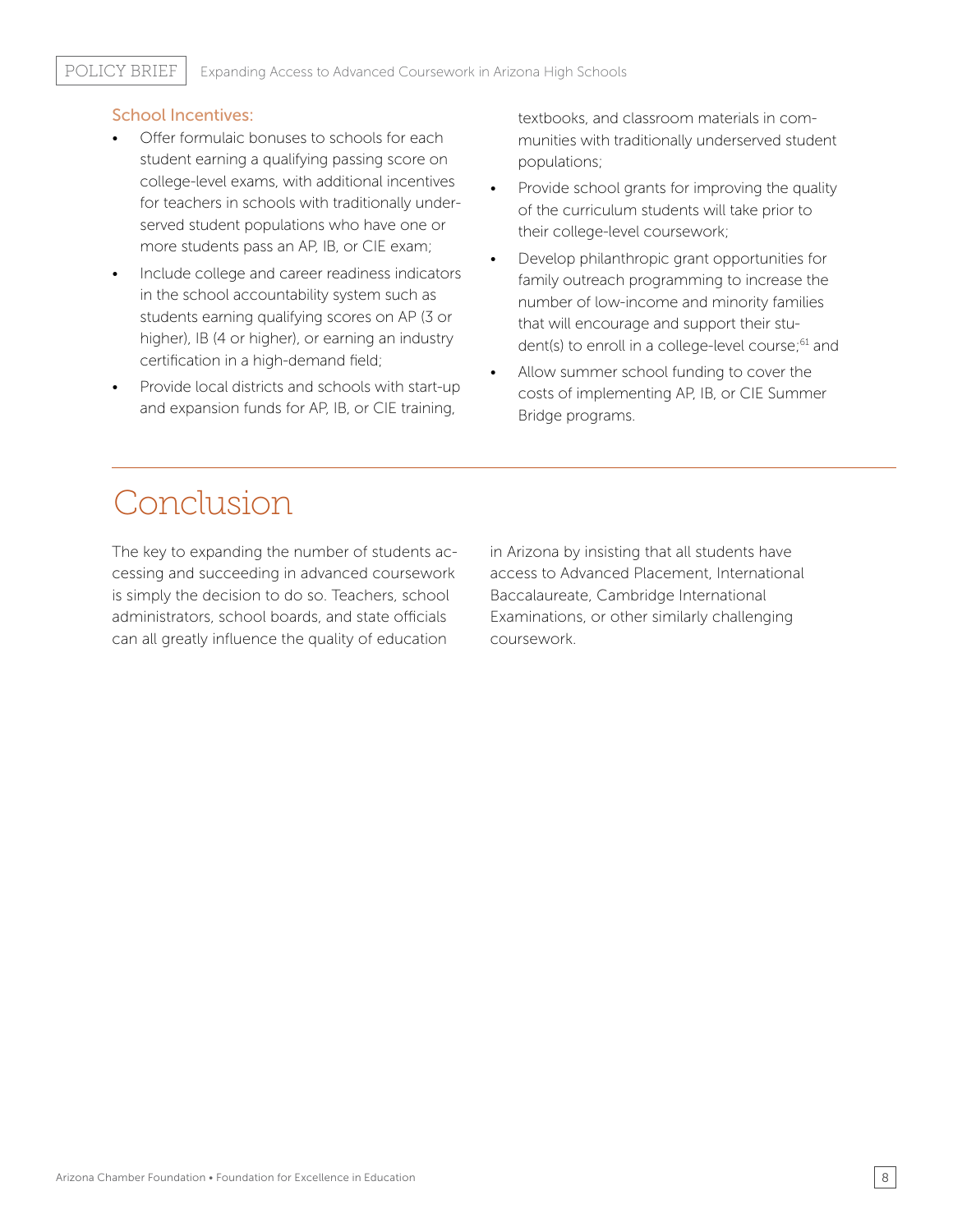### End Notes

1. Adelman, C. (1999). Answers in the tool box: academic intensity, attendance patterns, and bachelor's degree attainment. Washington, D.C.: U.S. Department of Education, Executive Summary. Retrieved from: http://www2.ed.gov/pubs/ Toolbox/Exec.html; Burton, N.W., Whitman, N.B., Yepes-Baraya, M., Cline,, F., & Kim, R.M. (2002). Minority Student Success: The Role of Teachers in Advanced Placement Program® Courses. New York, NY: College Entrance Examination Board, p. 11. Retrieved from: http://professionals.collegeboard.com/ data-reports-research/cb/minority-student-success.

2. Handwerk, P., Tognatta, N., Coley, R.J., & Gitomer, D.H. (2008). Access to success: Patterns of Advanced Placement participation in U.S. high schools, p. 23. Retrieved from: www. ets.org/Media/Research/pdf/PIC-ACCESS.pdf.

3. Faller, M.B. (2014). More Arizona students taking AP courses. Retrieved from: http://www.azcentral. com/story/news/local/scottsdale/2014-/05/19/ more-arizona-students-taking-ap-courses/2248452/.

4. Murphy, D., & Dodd, B. (2009). A Comparison of College Performance of Matched AP and Non-AP Student Groups. New York, NY: CollegeBoard Research Department, p. 1,9. Retrieved from: http://research.collegeboard.org/publications/ content/2012/05/comparison-college-performance-matchedap-and-non-ap-student-groups.; Wyatt, J., & Mattern, K. (2012). The Validity of the Academic Rigor Index for Predicitng FYGPA. New York, NY: CollegeBoard Research Department, p. 1. Retrieved from: research.collegeboard.org/sites/default/files/ info2go/2012/8

5/ Klein-Collins, R. (2010). Fueling the Race to Postsecondary Success: A 48-Institution Study of Prior Learning Assessment and Adult Student Outcomes.Council for Adult and Experiential Learning (NJ1), p. 7-8. Retrieved from: http://eric. ed.gov/?id=ED524753.

6. McCauley, D. (2007). The Impact of Advanced Placement and Dual Enrollment Programs on College Graduation Applied Research Projects, Texas State University-San Marcos, p. 32-34. Retrieved from: http://ecommons.txstate.edu/arp/206.; The Advanced Placement Training and Incentive Program (APTIP) Works. Retrieved from: iei.nd.edu/assets/78204/ how\_ap\_tip\_works.pdf.

7. CollegeBoard. (2005) CLEP Candidate Survey: Summary of Results. New York, NY: CollegeBoard Research Department, p. 2. Retrieved from: https://secure-media.collegeboard.org/digitalServices/pdf/clep/CLEP\_Candidate\_Survey\_2004-05.pdf.

8. U.S. Department of Defense Education Activity (2016). Advanced Placement: Why Take AP?, p. 1. Retrieved from http:// www.dodea.edu/Curriculum/AP/why.cfm; Hopkins, K. (2012). Weigh the Benefits, Stress of AP Courses for Your Student. US News & World Report, p. 1. Retrieved from: http://www. usnews.com/education/high-schools/articles/2012/05/10/ weigh-the-benefits-stress-of-ap-courses-for-your-student.

9. Murphy, D., & Dodd, B. (2009). A Comparison of College Performance of Matched AP and Non-AP Student Groups. New York, NY: CollegeBoard Research Department, p. 1,9. Retrieved from: http://research.collegeboard.org/publications/ content/2012/05/comparison-college-performance-matchedap-and-non-ap-student-groups.; Wyatt, J., & Mattern, K. (2012). The Validity of the Academic Rigor Index for Predicitng FYGPA. New York, NY: CollegeBoard Research Department, p. 1. Retrieved from: research.collegeboard.org/sites/default/files/ info2go/2012/8/…

10. Mattern, K., Shaw, E., & Xiong, X. (2009). The Relationship Between AP Exam Performance and College Outcomes. New York, NY: CollegeBoard Research Department, p. 12. Retrieved from: http://research.collegeboard.org/publications/ content/2012/05/relationship-between-ap-exam-performance-and-college-outcomes; Murphy, D., & Dodd, B. (2009). A Comparison of College Performance of Matched AP and Non-AP Student Groups. New York, NY: CollegeBoard Research Department, p. 1,9. Retrieved from: http://research.collegeboard.org/publications/content/2012/05/comparison-collegeperformance-matched-ap-and-non-ap-student-groups.

11. The Hub. (2014). A Closer Look: Minority Students Close the Achievement Gap. Retrieved from: https://thehub.dallasisd. org/2014/11/04/a-closer-look-minority-students-close-theachievement-gap-on-ap-exams/.; CollegeBoard (2014). College Board Program Results Reveal Missed Opportunities and Areas of Promise for Students. Retrieved from: https://www.collegeboard.org/releases/2014/program-results-reveal-missed-opportunities-areas-promise-students.

12. Council for Adult and Experiential Learning. (2015) Fueling the Race to Post-secondary Success: A 48 Institution Study of Prior Learning Assessment and Adult Student Outcomes, (Funded by Lumina Foundation for Education.), p. 50. Retrieved from: http://www.cael.org/pdfs/pla\_fueling-the-race.

13. Murphy, D., & Dodd, B. (2009). A Comparison of College Performance of Matched AP and Non-AP Student Groups. New York, NY: CollegeBoard Research Department, p. 1,9. Retrieved from: http:// research.collegeboard.org/publications/content/2012/05/comparison-college-performance-matched-ap-and-non-ap-student-groups; Wyatt, J., & Mattern, K. (2011). Validity. New York, NY: CollegeBoard Research Department, p. 10; Hargrove, L., Godin, D., and Dodd, B. (2008). College Outcomes Comparisons by AP and Non-AP High School Experiences. New York, NY: CollegeBoard Research Department, p. 41-45. Retrieved from: https://aphighered.collegeboard.org/research-reports.

14. Gordon, M., VanderKamp, E., and Halic, O. (2015) International Baccalaureate Programmes in Title 1 Schools in the United States: Accessibility, Participation and University Enrollment, IB Global Research, p.4. Retrieved from: http://www.ibo.org/en/about-the-ib/research/ programme-impact-research/diploma-studies/.

15. Caspary, K., Woodworth, K., Keeting, K. and Sands, J. (2015) International Baccalaureate: National Trends for Low-Income Students, 2008-2014, SRI International, p. 2. Retrieved from: https://www.sri.com/work/publications/international-baccalaureate-national-trends-low-income-students-2008-2014.

16. Glendale Union High School District. (2013). College Board Honors GUHSD For Being National AP District of the Year. Glendale, AZ, p. 1. Retrieved from: http://www.guhsdaz.org/ cms/One.aspx?pageId=17681222.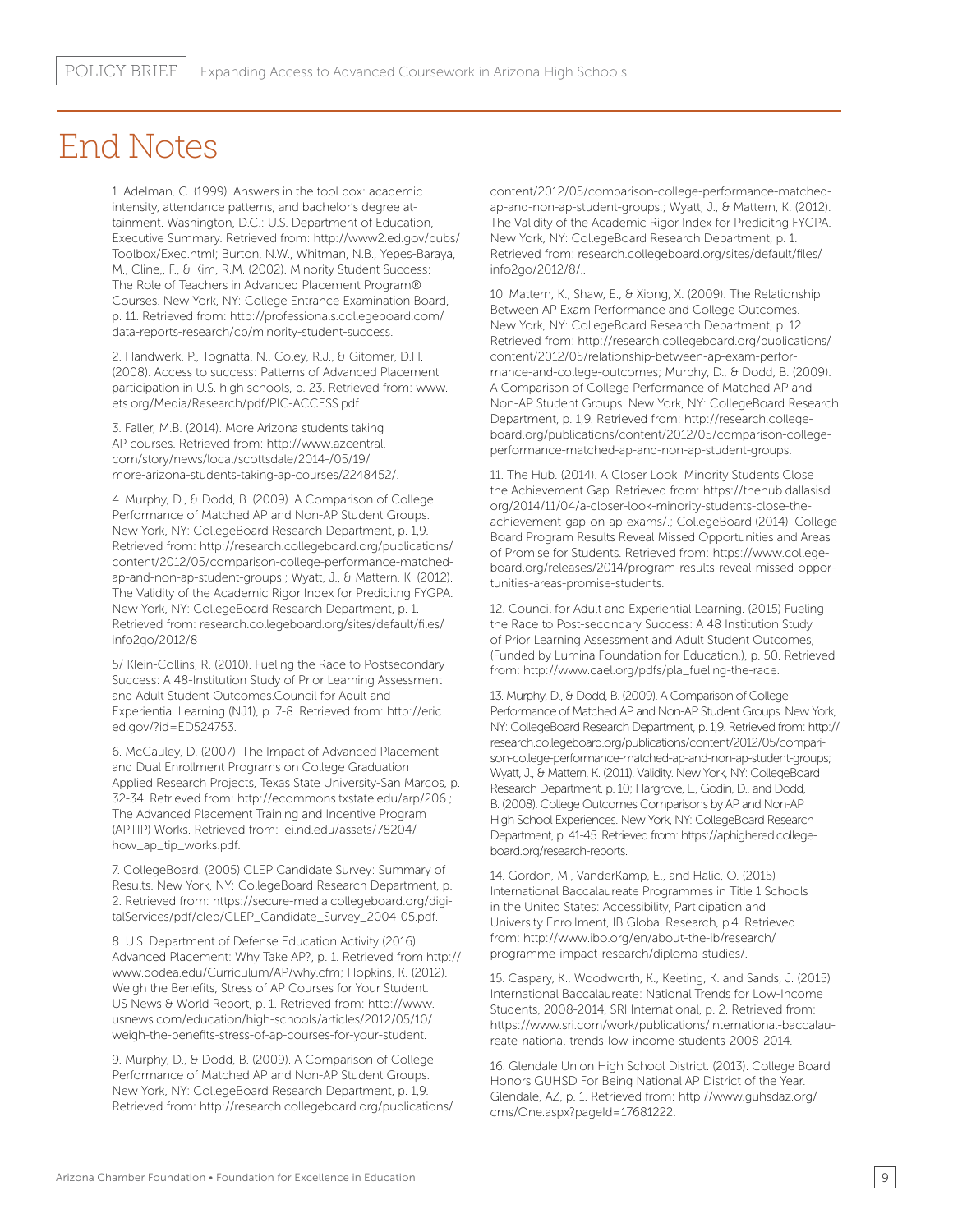17. Glendale Union High School District. (2014). Glendale Union High School District earns an "A" Ranking. Glendale, AZ, p. 1. Retrieved from: http://www.guhsdaz.org/cms/One. aspx?pageId=21488858.

18. Council for Adult and Experiential Learning (2011) Underserved Students Who Earn Credit through Prior Learning Assessment Have Higher Degree Completion Rates and Shorter Time-to-Degree, p. 3. Retrieved from: http://eric. ed.gov/?id=ED524578.

#### 19. Ibid

20. Minnesota Department of Education (2014). More Students Taking Advanced Placement Courses, Earning College Credit, p. 1. Retrieved from: http://education.state.mn.us/MDE/ Welcome/News/PressRel/054236; Matus, R. (2010). AP classes save families money, but for taxpayers the jury is out. Tampa Bay, FL: Tampa Bay Times, p. 1. http://www.tampabay.com/ news/education/k12/ap-classes-save-families-money-but-fortaxpayers-the-jury-is-out/1131387.

21. CollegeBoard. (2015). AP STEM Access Program Overview. Retrieved from: http://apcentral.collegeboard.com/apc/html/ ap-stem-access-program/ap-stem-access-program.html.

22. Bertram, V. (2014). STEM-educated workforce vital to Arizona's economy. Arizona Republic. Retrieved from: http:// www.azcentral.com/story/opinion/op-ed/2014/08/10/stem-arizona-economy-workforce/13879089/.; Rothwell, J. (2014). Still Searching: Job Vacancies and STEM Skills. Brookings Institute. Retrieved from: http://www.brookings.edu/research/ interactives/2014/job-vacancies-and-stem-skills#/M10420.

23. CollegeBoard. (2015). AP STEM Access Program Overview. Retrieved from: http://apcentral.collegeboard.com/apc/html/ ap-stem-access-program/ap-stem-access-program.html.

24. CollegeBoard. (2015). AP STEM Access Program Overview. Retrieved from: http://apcentral.collegeboard.com/apc/html/ ap-stem-access-program/ap-stem-access-program.html.

25. Edwards, K., & Sawtell, E. (2013). The Demographic Wave: Rethinking Hispanic AP Trends, 12-14. Las Vegas, NV: AP Annual Conference. Slides 59-60. Retrieved from: http://research.collegeboard.org/publications/demographic-wave-rethinking-hispanic-ap-trends.; Arizona Hispanic Chamber of Commerce (2015). DATOS: The State of Arizona's Hispanic Market, 139-147. Phoenix, AZ: Arizona State University DATOS Content Research Team, p. 210-214. Retrieved from: http://issuu.com/azhcc/ docs/datos\_az15\_book\_issuu\_1dbfd5e58dd830.

26. Arizona Department of Education. (2015). Educator Retention and Recruitment Report, p. 23. Retrieved from: http:// www.azed.gov/search-results/?q=teacher%20shortages.; American Board for Certification of Teacher Excellence (2014). Most States Adopt Common Core Standards; Yet Many Face STEM Teacher Shortage, p. 1. Retrieved from: http://abcte.org/ high-standards-low-supply-states-sets-high-standards-but-facestem-teacher-shortages/.

27. Arizona Department of Education. (2014). October 1 2014 Enrollment Count. Retrieved from: http://www.azed.gov/ research-evaluation/arizona-enrollment-figures/.

28. CollegeBoard. (2015). AP Exam Volume By Region. New York, NY: CollegeBoard Research Department, p. 1. Retrieved from: http://research.collegeboard.org/programs/ap/data/ participation/ap-2015.

29. CollegeBoard. (2015). School Report of AP Examinations By State. New York, NY: CollegeBoard Research Department, p. 1. Retrieved from: http://research.collegeboard.org/programs/ ap/data/participation/ap-2015.; CollegeBoard. (2015). AP Exam Volume By Region. New York, NY: CollegeBoard Research Department, p. 1. Retrieved from: http://research.collegeboard. org/programs/ap/data/participation/ap-2015.

30. CollegeBoard. (2014). The 10th Annual AP® Report to the Nation: Appendix D, "Equity Gaps in Participation and Success Among Traditionally Underserved Students, U.S. Public Schools: 2003, 2008, 2012, 2013." New York, NY: CollegeBoard Research Department, p. 1. Retrieved from: http://apreport.collegeboard. org/.

31. CollegeBoard. (2014). The 10th Annual AP® Report to the Nation: Arizona State Supplement. New York, NY: CollegeBoard Research Department, p. 9-11. Retrieved from: http://apreport. collegeboard.org/.

32. CollegeBoard. (2014). The 10th Annual AP® Report to the Nation: Appendix D, "Equity Gaps in Participation and Success Among Traditionally Underserved Students, U.S. Public Schools: 2003, 2008, 2012, 2013." New York, NY: CollegeBoard Research Department, p. 1. Retrieved from: http://apreport.collegeboard. org/.

33. CollegeBoard. (2014). The 10th Annual AP® Report to the Nation: Arizona State Supplement. New York, NY: CollegeBoard Research Department, p. 9-11. Retrieved from: http://apreport. collegeboard.org/.

34. CollegeBoard. (2014). The 10th Annual AP® Report to the Nation: Appendix D, "Equity Gaps in Participation and Success Among Traditionally Underserved Students, U.S. Public Schools: 2003, 2008, 2012, 2013." New York, NY: CollegeBoard Research Department, p. 1. Retrieved from: http://apreport.collegeboard. org/.

35. CollegeBoard. (2014). The 10th Annual AP® Report to the Nation: Arizona State Supplement. New York, NY: CollegeBoard Research Department, p. 9-11. Retrieved from: http://apreport. collegeboard.org/.

36. CollegeBoard. (2014). The 10th Annual AP® Report to the Nation: Appendix D, "Equity Gaps in Participation and Success Among Traditionally Underserved Students, U.S. Public Schools: 2003, 2008, 2012, 2013." New York, NY: CollegeBoard Research Department, p. 1. Retrieved from: http://apreport.collegeboard. org/.

37. CollegeBoard. (2014). The 10th Annual AP® Report to the Nation: Arizona State Supplement. New York, NY: CollegeBoard Research Department, p. 8. Retrieved from: http://apreport. collegeboard.org/.

#### 38. Ibid

39. Faller, M.B. (2014). More Arizona students taking AP courses. Retrieved from: http://www.azcentral.com/story/news/local/scottsdale/2014-/05/19/ more-arizona-students-taking-ap-courses/2248452/.

40. Malkus, Nat, (January 2016). AP at Scale: Public School Students in Advanced Placement, 1990-2013. American Enterprise Institute, p. 11. Retrieved from: http://www.aei.org/ publication/ap-at-scale-public-school-students-in-advancedplacement-1990-2013/.